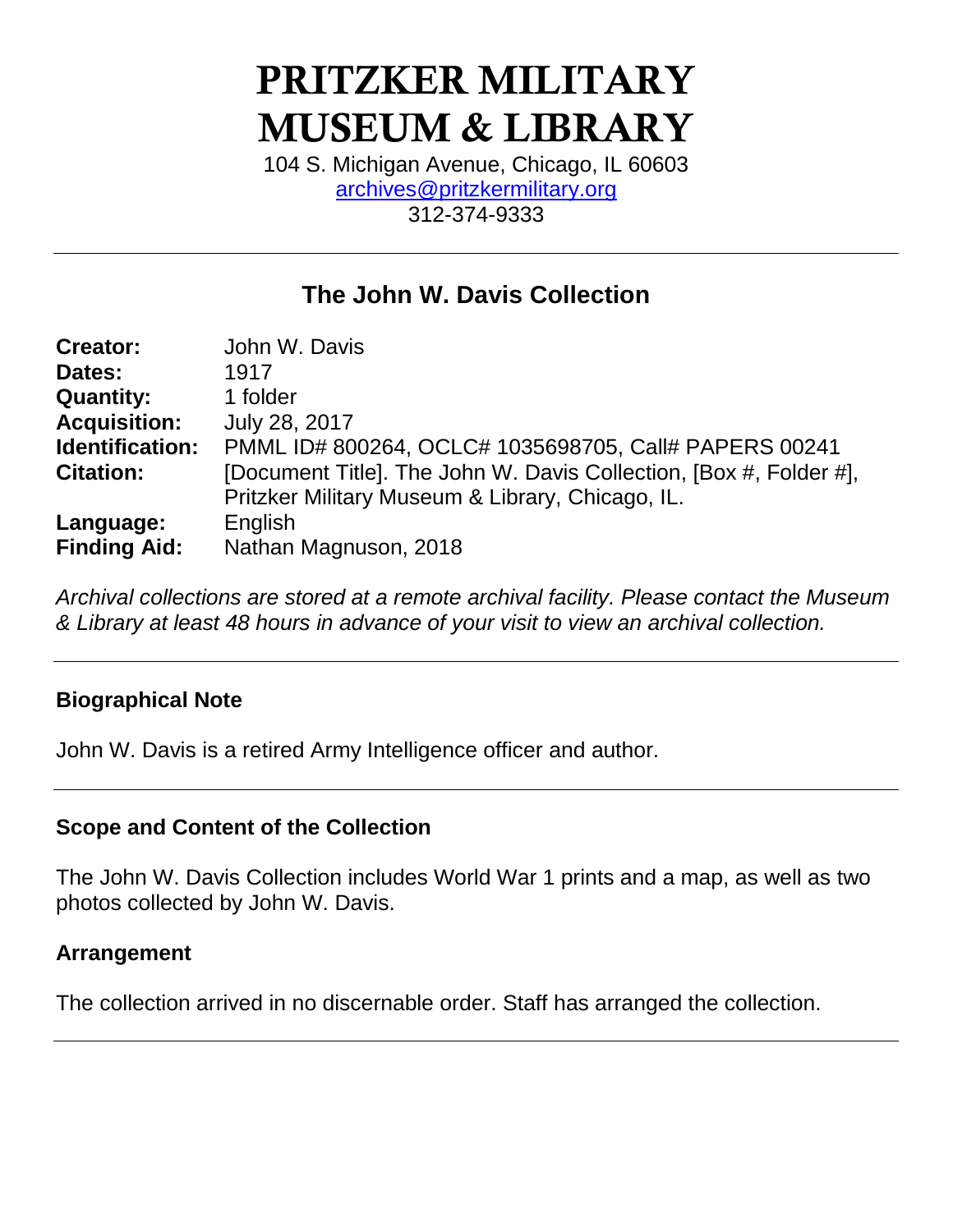## **Rights**

Copyrights held by John W. Davis were transferred to the Pritzker Military Museum & Library. All other rights are held by the author or publisher. Users assume responsibility for following copyright laws as established by US Code Title 17.

## **Key Subjects**

This collection is indexed under the following headings in the Library's online catalog. Researchers interested in materials about related topics, persons, or places should search the catalog using these subject headings.

#### **Names**

Davis, John W.

## **Subjects**

World War, 1914-1918.

## **Container List**

| <b>Box</b>      | Folder | Item ID $#$ | Title                                                                                                                          | Dates    |
|-----------------|--------|-------------|--------------------------------------------------------------------------------------------------------------------------------|----------|
| SM <sub>9</sub> | 1      | 800264001   | Map, "The Battle Lines on all Fronts,<br>August 1, 1917. The Map Shows<br>also the Extent of the German<br>Submarine Blockade" | 8/1/1917 |
|                 |        |             | Print, "One of the strange"<br>800264002 automobiles, or 'tanks' with which<br>the British surprised the Germans"              | n.d.     |
|                 |        | 800264003   | Print, "Barrage or curtain fire used to<br>protect and clear the way French<br>troops ready for an advance on Fort<br>Vaux"    | n.d.     |
|                 |        | 800264004   | Print, "United States naval gunners<br>defending the troop transport ships<br>from submarine attack"                           | n.d.     |